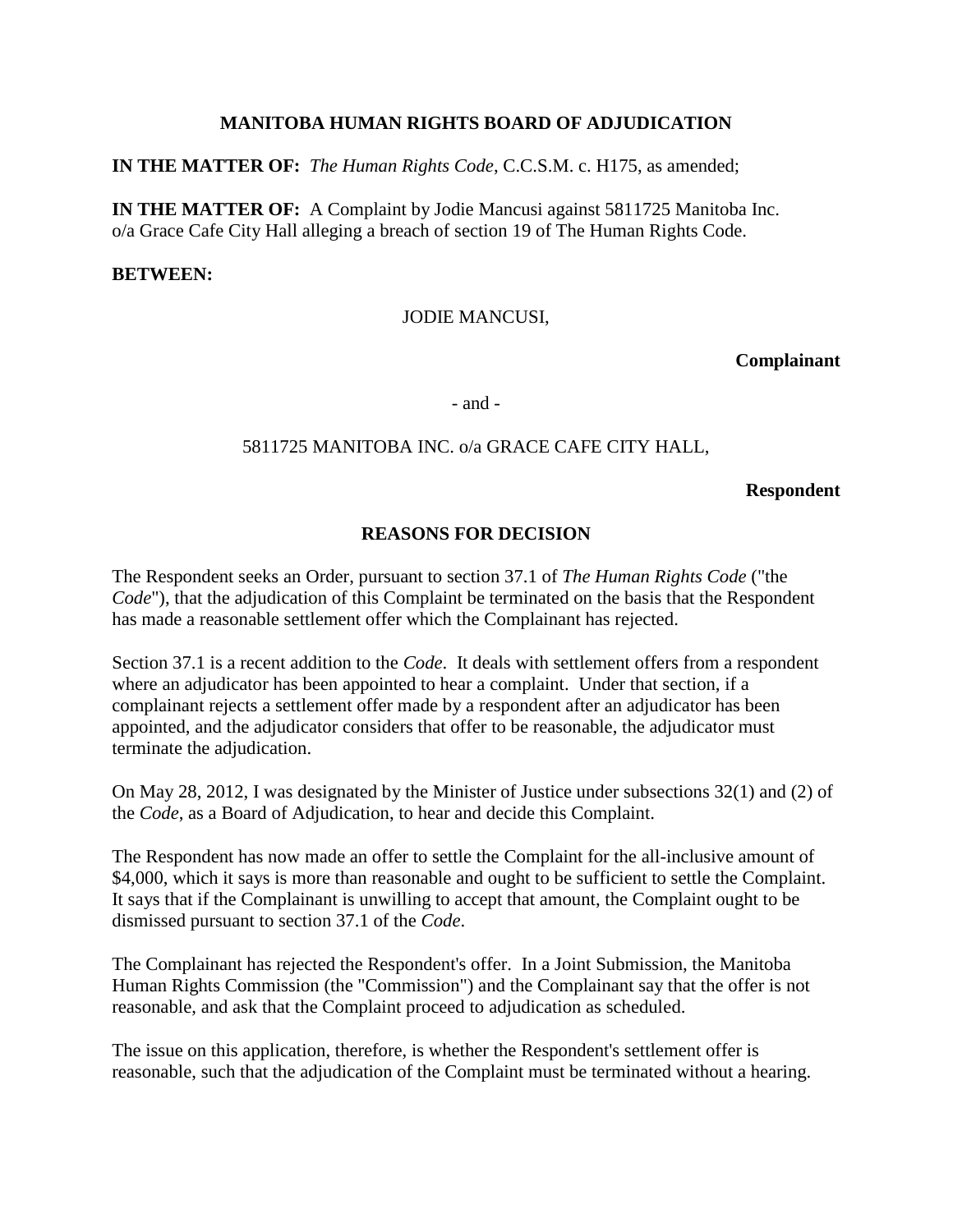This is the first decision to address this new section of the *Code*. The *Code* is silent with respect to any process for bringing an offer under section 37.1 before the adjudicator for his or her review. The application in this instance is proceeding on the basis of the written materials which have been filed by the parties. These materials consist of the Complaint dated March 29, 2010, the Respondent's response to the Complaint dated May 3, 2010, the Respondent's written submission of August 30, 2012, the Commission and the Complainant's Joint Submission in response dated September 14, 2012, and two e-mails from Respondent's counsel dated September 17, 2012 replying to the Joint Submission.

## **Facts**

The background information or facts which follow are based on the above-noted materials, as filed by the parties. In setting them out, I am not making any findings of fact or findings on the merits of the Complaint.

It is common ground that the Complainant was employed at the Grace Café City Hall ("Grace Café"), primarily as a dishwasher, from at or about the beginning of July 2009 to November 25, 2009. At the time her employment ended, she was earning a regular wage which was slightly above minimum wage or \$9.50 per hour.

In the Complaint, it is alleged that one of the owners of the Respondent, who was also the on-site manager of Grace Café, subjected the Complainant (and other female staff) to a series of objectionable and unwelcome sexual behaviour. Several examples of such behaviour are set out in the Complaint, and include an incident which allegedly occurred on November 25, 2009. The Complainant states that she left work and quit her job that day. The Complainant claims that she was subjected in her employment to a course of abusive and unwelcome conduct or comment made on the basis of her sex, and/or one or more sexual solicitations or advances, by a person who was in a position to confer or deny benefits to her and who knew or ought reasonably to have known that they were unwelcome, contrary to section 19 of the *Code*.

The Respondent filed a detailed response to the Complaint dated May 3, 2010, in which it either denies or endeavours to provide an explanation for most of the allegations.

The Complaint was investigated and an assessment report prepared and provided to the Commission's Board of Commissioners. The Board decided to refer the matter to mediation and, when the mediation was not successful, requested that a member of the adjudication panel be designated to adjudicate the Complaint. Accordingly, as indicated above, I was designated to hear and decide the Complaint.

On July 11, 2012, by agreement of the parties, the dates of September 25 to 27, 2012 were set for the hearing of the Complaint. The issue of whether the Respondent intended to ask the adjudicator to consider a settlement offer under section 37.1 of the Code was raised, and the manner in which that might occur was discussed at that time.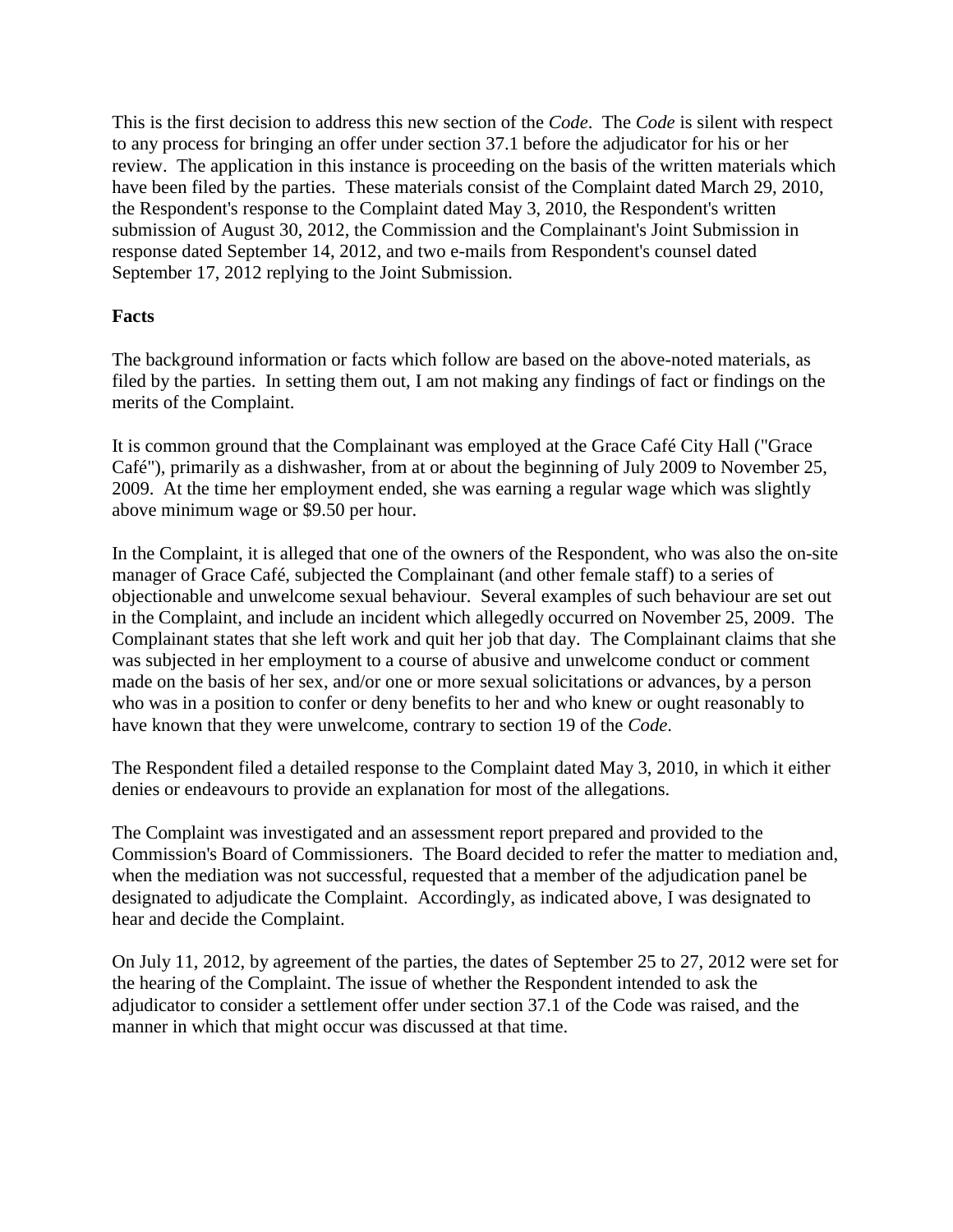On August 30, 2012, the Respondent provided a written submission, under section 37.1 of the Code, in support of the reasonableness of an offer to settle the Complaint for the all-inclusive amount of \$4,000.

The Respondent replied to the Joint Submission in two e-mails dated September 17, 2012.

During a conference call on September 20, 2012, the parties advised, through counsel, that they preferred to have the issue of the reasonableness of the Respondent's offer decided on a separate basis, as a preliminary matter. They also advised that they were satisfied that no further or oral submissions on this issue were necessary.

The hearing on the merits of the Complaint was thus adjourned to fixed dates in December, 2012, if necessary, in the event that the adjudication is not terminated based on the Respondent's offer of settlement.

### **Position of the Parties**

In submitting that its offer of \$4,000 is more than reasonable, the Respondent notes, among other things, that the Complainant earned just over minimum wage and had been employed for less than six months when she resigned. The Respondent says that the Complainant was scheduled for regular hours but missed a significant number of working hours, that her entire gross earnings totaled \$4,321.32, and that she received Employment Insurance (EI) benefits after resigning. The Respondent says that it was told by the mediator that she felt that \$4,000 would be a reasonable settlement, taking all of the factors into account. The Respondent says that although it initially refused to pay that amount, it is now prepared to do so to settle the case, even though the allegations are relatively minor compared to other sexual harassment complaints. It adds that another employee, who has been identified as a witness for the Commission in these proceedings, settled a similar complaint against the Respondent for \$2,000.

The Commission and the Complainant submit that I must consider, based on the information before me, "whether the Complainant might obtain a much better result than the \$4000 offered by [the Respondent] to settle the complaint, at the conclusion of a public adjudication hearing under *"The Code* . In arguing that the Respondent's offer is not reasonable, the Commission and the Complainant note, among other things, that the offer does not distinguish between different heads of damages, including general damages for injury to dignity, self-respect and feelings, and damages for lost wages. They point out that the allegations relate to both a poisoned work environment and sexual advances. The Commission and the Complainant refer to *Budge* v. *Thorvaldson Care Homes Ltd*., [2002] M.H.R.B.A.D. No. 1, a sexual harassment case in which the Complainant was awarded \$4,000 in general damages. Noting that *Budge* was decided a decade ago, they submit that relying on that case as providing a maximum cap on general damages would frustrate the broad remedial powers of adjudicators and the essential foundation of human rights laws to protect against discrimination. They submit that proof of general damages will depend on oral testimony, and that they expect the evidence will establish that \$4,000 is insufficient even for general damages. In addition, they state that the Complainant was ineligible to receive EI based on her insurable hours of employment, and that it has been extremely difficult for her to find comparable employment. If it is established that she was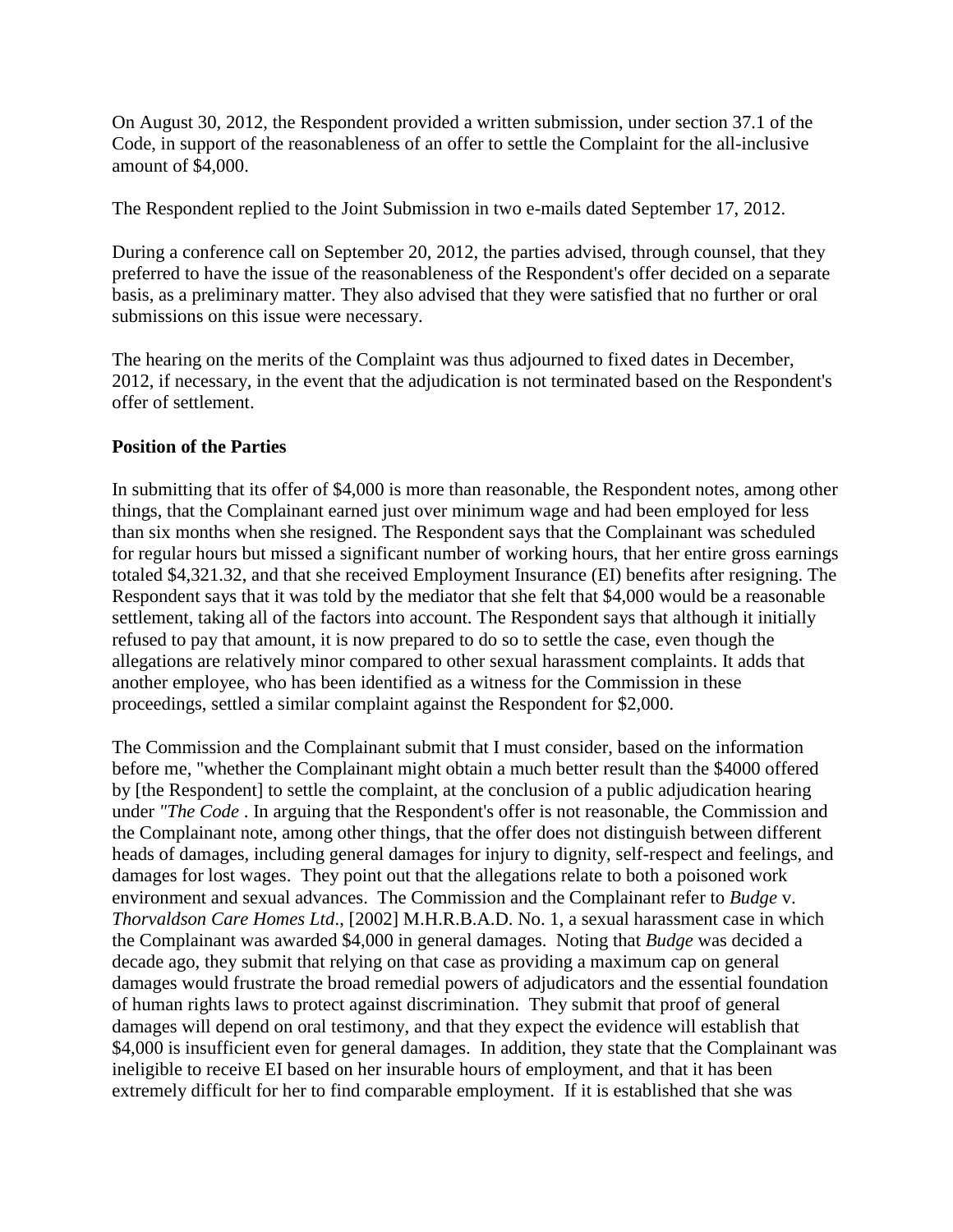forced to resign due to harassment and/or a poisoned work environment, she would be entitled to an amount on account of pay in lieu of notice or to bridge the time it would take her to seek comparable employment. They also argue that the Respondent's offer does not include any remedial measures in the public interest of preventing future harassment, such as training or the circulation or posting of a harassment policy in the workplace.

In reply, the Respondent argues that the Commission acknowledges in its submission that "unless the outcome of the adjudication is likely to be a 'much' larger award than the amount offered, then the offer is within the reasonable range." Reasonableness, it submits, is a different concept from appropriateness. The Respondent also notes that the Joint Submission does not address several key factors, including that \$4,000 was what the Commission's own mediator expressed to the Respondent in the statutory mediation process. To order more than that would simply be punitive. The Respondent adds that it has no objection to having the entire amount of \$4,000 treated as damages, and not lost income, for the purposes of determining deductions.

# **Decision**

Recent amendments to the *Code*, as enacted under *The Human Rights Code Amendment Act*, S.M. 2012, c. 38, came into force on June 14, 2012. As indicated above, those amendments include the addition to the *Code* of section 37.1, which reads as follows:

### **Failure to accept reasonable settlement offer**

**37.1** If a complainant rejects a settlement offer made by the respondent after an adjudicator is appointed to hear the complaint, the adjudicator must terminate the adjudication if he or she considers the offer to be reasonable.

In deciding whether the Respondent's settlement offer is reasonable on this application, I have to proceed on the basis that the allegations as set forth in the Complaint are proven.

I would note that the Respondent has referred in its submission to certain statements which it says were made by individuals in the course of the investigations into this Complaint. As the adjudicator who has been designated to adjudicate this Complaint, I do not have the results of any investigations that have been conducted in respect of this Complaint, and have not considered the references by the Respondent to such statements in reaching my decision herein.

The Respondent has also placed considerable reliance on what it says it was told by the mediator, i.e., that \$4,000 would be a reasonable offer, taking into account all of the factors in this case. Assuming that the mediator made such a comment (and I note that the Commission and Complainant are silent on this point), I would certainly not be bound by, and am not convinced that it would be either appropriate or helpful to consider, same.

In this regard, it is the adjudicator under section 37.1 who is tasked with deciding whether, in his or her view, an offer is reasonable. The *Code* does not authorize the adjudicator to defer to, or delegate its decision-making power on this issue to, a mediator or anyone else.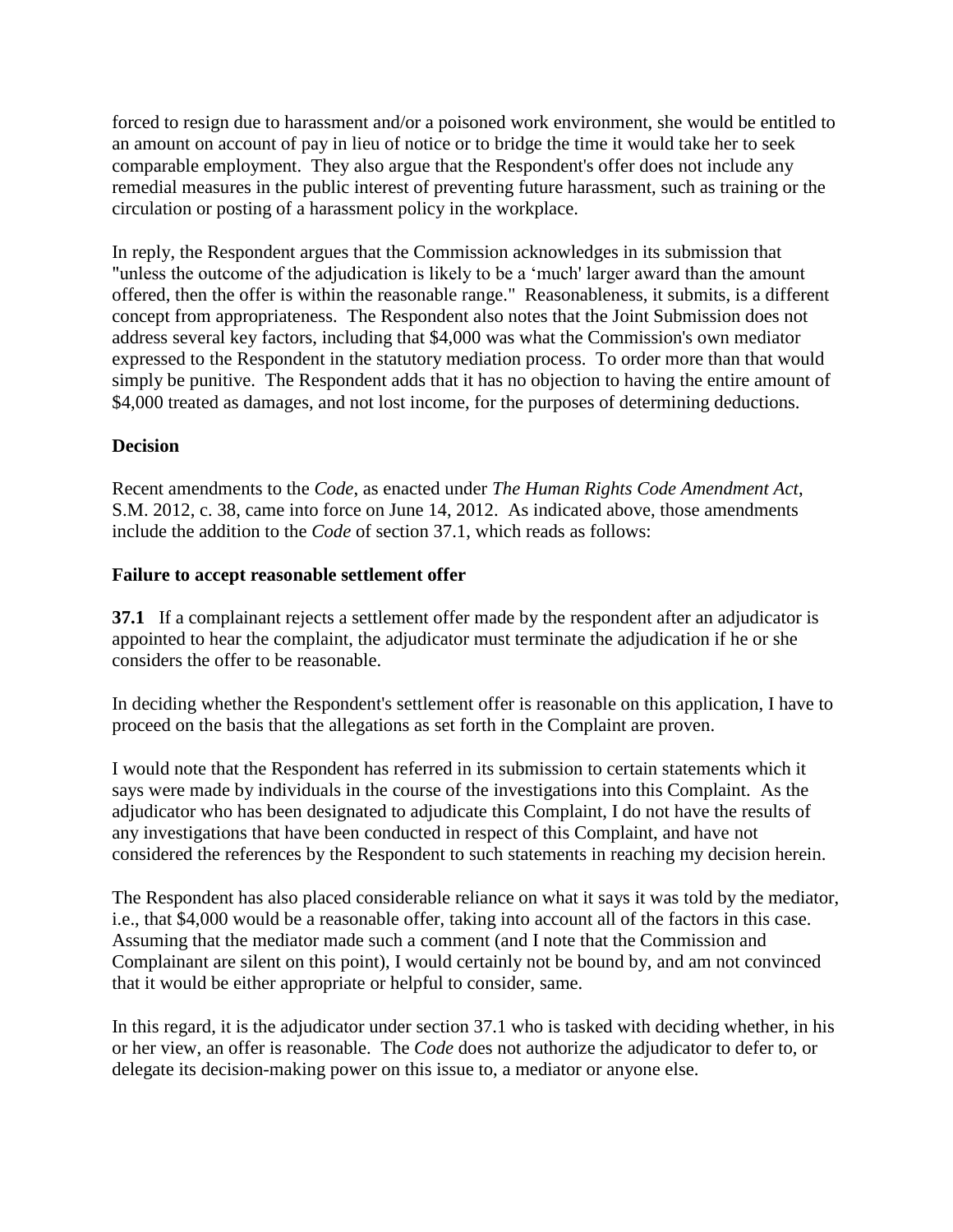In its reply on this application, the Respondent emphasizes that \$4,000 was exactly what the "Commission's own mediator" expressed to the Respondent. The Commission similarly refers to the mediator in its submission as the "Commission's mediator", but also states that the mediator is independent. In spite of this, there is nothing to indicate, and I certainly cannot conclude, that the Commission is bound by or has accepted what the mediator is alleged to have said to the Respondent, or that the Commission has somehow conceded, through the mediator or otherwise, that the Respondent's offer is reasonable. On the contrary, the Commission has clearly taken the position on this application that the Respondent's offer of \$4,000 is not reasonable.

The Respondent also refers to a \$2,000 settlement in what it says was a similar case. I have no information with respect to the facts or circumstances of that case, including what were the specific allegations in the case or the circumstances surrounding the settlement referred to by the Respondent. I am therefore not in a position to consider to what extent, if at all, that settlement might be relevant or helpful as an authority or basis for assessing the reasonableness of the Respondent's offer or position in this case.

I accept, as the Respondent has submitted, that the concept of reasonableness is different from that of appropriateness. It is not necessary that an offer to settle exactly mirror what an adjudicator would order. (*Carter* v. *Travelex Canada Ltd.* (2007), 61 C.H.R.R. D/107, at para. 30 (B.C.H.R.T.), aff'd 2009 BCCA 180) The question is whether the offer is reasonable, in that the relief which is offered "approximates" or is "the same or nearly the same" as "the relief sought by the complainant that would otherwise be obtained if the complaint went to hearing" (*Ibid.*, at para. 42 (C.A.)), or the offer is equivalent to what the complainant could reasonably be expected to receive should the case proceed to a hearing. (*Losenno* v. *Ontario (Human Rights Commission)* (2005), 78 O.R. (3d) 161, at para. 58 (C.A.))

In considering the reasonableness of the Respondent's offer to settle, I must therefore assess that offer in the context of what the Complainant could reasonably be expected to achieve before a board of adjudication, based on the allegations and any admissions which have been made, and the available remedies.

The remedial orders which an adjudicator may make when he or she determines that a party has contravened the *Code* are set out in subsection 43(2) of the *Code*. These include damages for injury to dignity, feelings or self-respect (under s.43(2)(c)), compensation for any financial losses sustained, expenses incurred or benefits lost by reason of the contravention of the *Code* (s.43(2)(b)), and an order to "do or refrain from doing anything in order to secure compliance with the *Code*" (s.43(2)(a)).

In offering to settle the Complaint for the global amount of \$4,000, the Respondent does not distinguish between or address the various potential heads of damages under the *Code*, or quantify what might reasonably be awarded to the Complainant under each of these.

I would observe that while the Respondent has stated that it has no objection to having the entire amount of its offer treated as damages, and not lost income, this is no answer to the question of whether \$4,000 is a reasonable settlement amount taking into account all of the monetary relief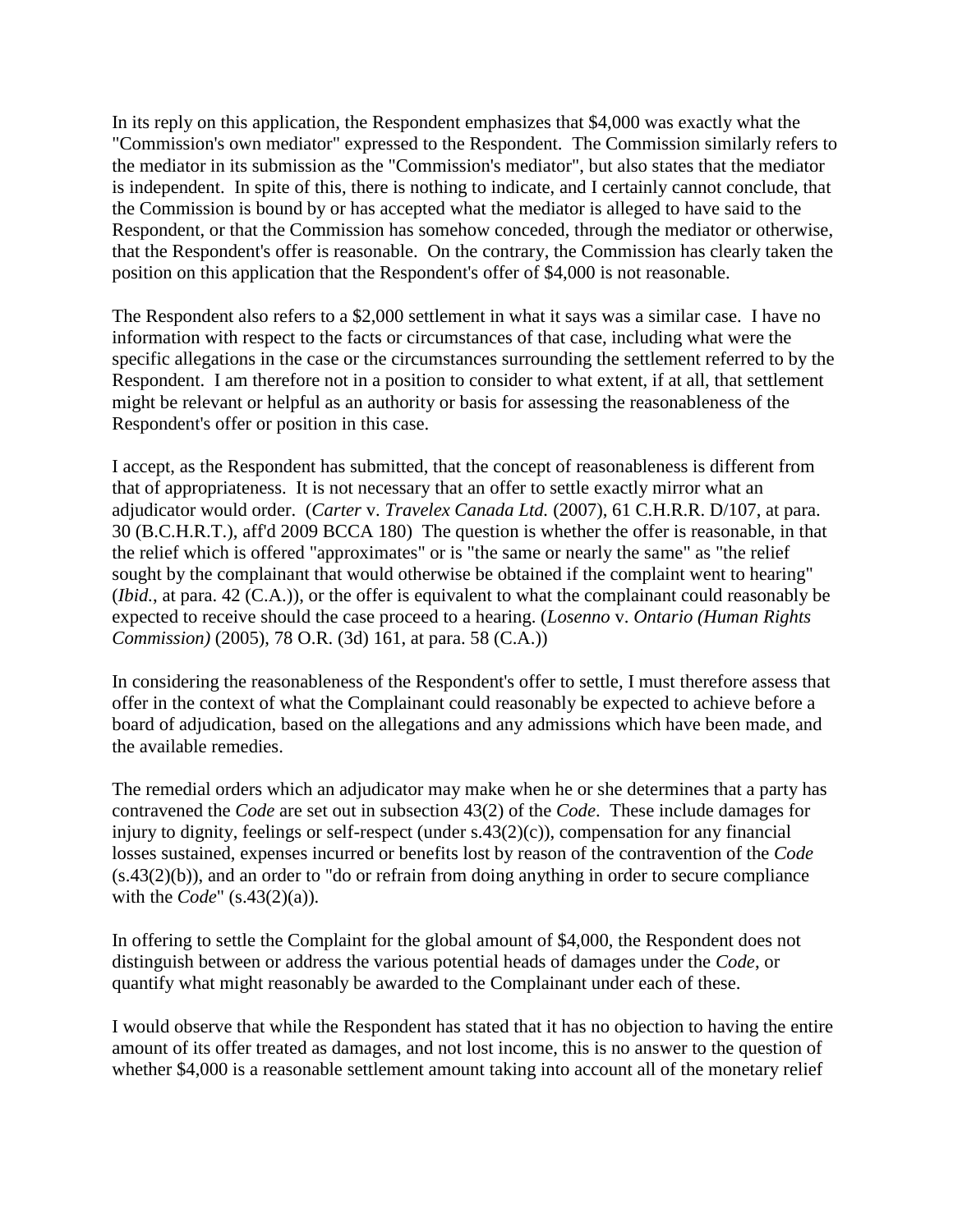which an adjudicator could reasonably be expected to order in respect of the conduct alleged or admitted.

With respect to damages for injury to dignity, feelings and self-respect (s.43(2)(c)), I accept, based on the allegations in the Complaint and the awards that have been made in other human rights proceedings in Manitoba, including the *Budge* decision, that the sum of \$4,000 falls within the range of what the Complainant might reasonably expect to receive under this head of damages in this case. With reference to the *Budge* case in particular, while it may be, as the Respondent has argued, that the alleged conduct in this case is more minor in nature than in *Budge*, it must also be recognized that that case was decided more than 10 years ago.

In assessing the reasonableness of the Respondent's offer, however, I must also consider what compensation, if any, might reasonably be awarded to the Complainant under clause 43(2)(b) of the *Code*, for financial losses sustained, expenses incurred or benefits lost. Having carefully reviewed the Respondent's offer to settle, as well as its submission in support of same and the other materials which are before me, I am not satisfied that that offer adequately addresses such losses.

The allegations in the Complaint which, as stated previously, I have assumed for the purposes of this application to be proven, point towards the Employee having been effectively forced out of her employment or constructively dismissed, as opposed to having quit. In these circumstances, the Complainant would reasonably be expected to receive compensation for losses sustained as a result of this alleged contravention of the *Code*.

In considering what might reasonably be awarded to the Complainant for such losses under clause 43(2)(b) of the *Code*, I note that a remedy under that clause is intended to restore the affected party so far as is reasonably possible or appropriate to the position he or she would have been in if the discrimination had not occurred. This differs from the remedy of reasonable notice or wages in lieu of notice in a claim for wrongful dismissal at common law, which depends on the length of time that an employee was employed. The fact that the Complainant was employed for less than six months would therefore not be determinative of the amount of compensation she might reasonably be awarded under clause 43(2)(b) of the *Code*.

As is the usual practice with complaints which are filed under the *Code*, the specific relief which the Complainant is seeking, and in particular, the specific losses sustained and compensation being claimed, are not set out in the Complaint. Nor are they specified in the materials which are before me on this application. In these circumstances, I cannot determine with any degree of accuracy what amount the Complainant could reasonably be expected to receive under this head of relief. Nevertheless, there are indications in the materials that the Complainant is seeking a relatively significant amount as compensation for losses sustained. For example, in the Joint Submission, it is stated that finding comparable employment has been extremely difficult for the Complainant (para. 34).

In addition, the Respondent has argued that the Complainant received EI benefits. Presumably, it took this factor into account in arriving at the amount of its offer to settle. The Complainant says that she did not receive EI. The resolution of this issue as to whether the Complainant